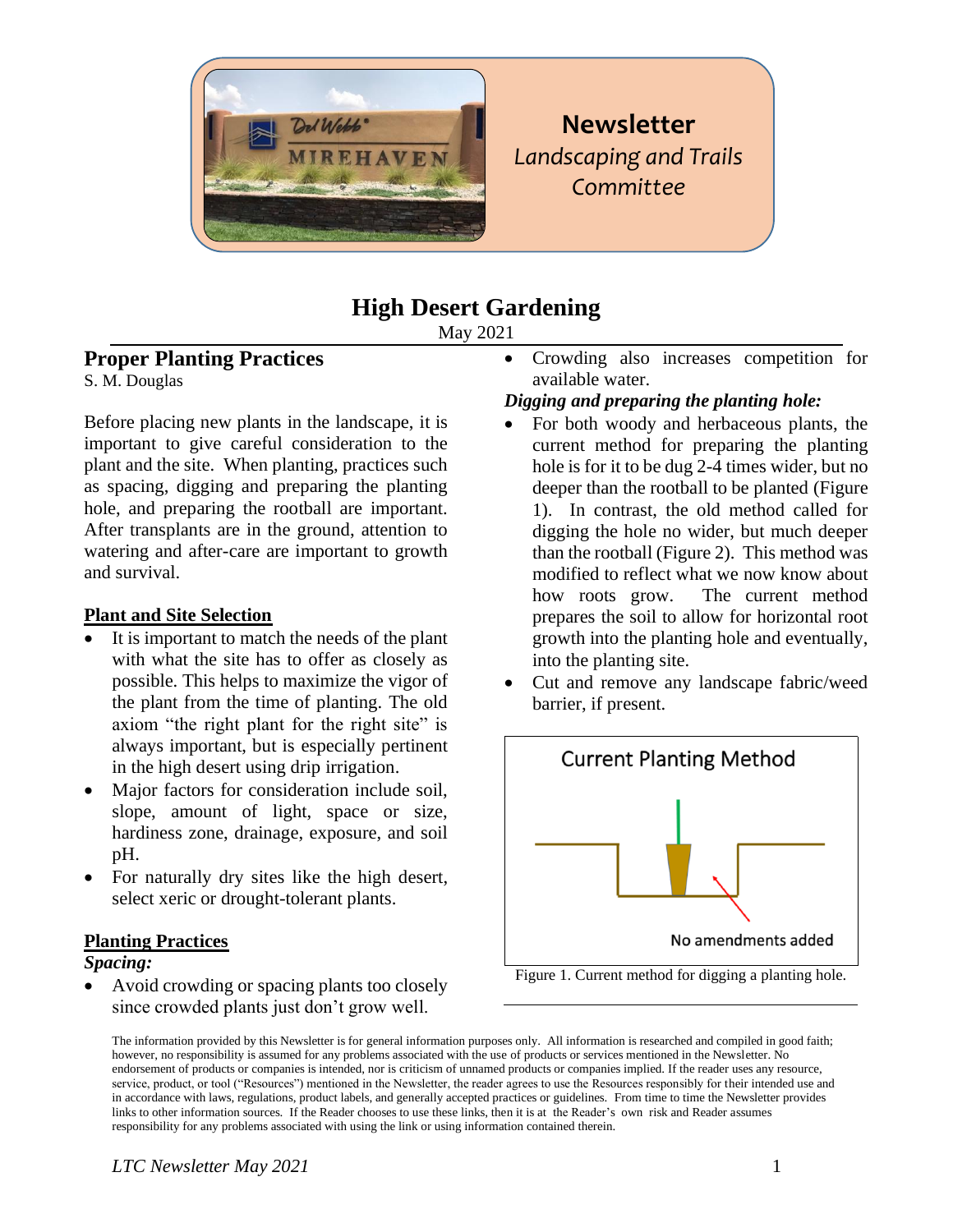

Figure 2. Old method for digging a planting hole.

If you are concerned about your soil having adequate drainage, you can determine this by filling the hole with water. Allow it to drain, then refill it  $\sim$ 12 hours later. Then time how long it takes for the water to drain from the hole. The water should be gone in about 2 to 3 hours, your soil drains well.

#### *Preparing the rootball and planting:*

- Proper preparation of the rootball is unfortunately often overlooked, but it is particularly critical to plant growth in dry climates such as NM.
- In most cases, the soil dug from the planting hole (with minimal amendments) should be used to backfill the hole. However, if the soil is substantially lacking in organic matter (e.g., sand or clay), additional organic matter can be added to help with soil moisture retention.
- With balled and burlapped (B&B) material, the burlap should be completely removed or cut and folded down at the base of the rootball. When a wire basket is also present, the top 3rd of the basket should be cut and removed. These are often best done when the rootball is already in the planting hole.
- With container-grown woody and herbaceous plants, the rootball should be moist, but not wet at the time of planting. It should also be scored, cut, or carefully teased apart before planting. This is especially important if the root mass is very tight and dense. This treatment helps to stimulate the growth of new roots.

• Never transplant the plant too deep. This is extremely important for woody plants. The root flare should be level (or slightly above for heavy, clay soils) with the perimeter of the planting hole. For B&B material, this often requires opening the ball in order to locate the root flare.

#### **Planting After-Care**

#### *Fertilizing:*

It is now generally accepted that trees and shrubs don't need to be fertilized until they have become established in the new site, several years after being transplanted. Herbaceous plants, such as bedding plants and vegetables, usually don't require fertilizer until they recover from transplant shock and are established, usually four-six weeks after transplanting.

#### *Watering:*

- It is important to use an efficient system for delivery of water to the plants such as drip irrigation. You can adjust the amount of water being delivered to each plant by choosing the correct drip emitter nozzle size and number of emitters per plant, as described in the previous article, "*Watering Tips for Mirehaven Residents*" (LTC Newsletter March (2) 2021).
- Newly transplanted plants need to be watered more frequently than surrounding established plants to replace water lost from sun and wind —you need to wet the rootball deeply and laterally to encourage roots to grow downward and outward. If you only have one zone of drip irrigation, supplemental watering may need to be done with a hose or watering can until the new transplants are established.

#### *Mulching:*

- Properly applied mulches help with soil moisture retention and have the added advantages of weed control, soil temperature moderation, and disease control.
- Materials for mulches that conform to Mirehaven ARC Landscape Guidelines include stone, gravel, and bark.

*LTC Newsletter May 2021* 2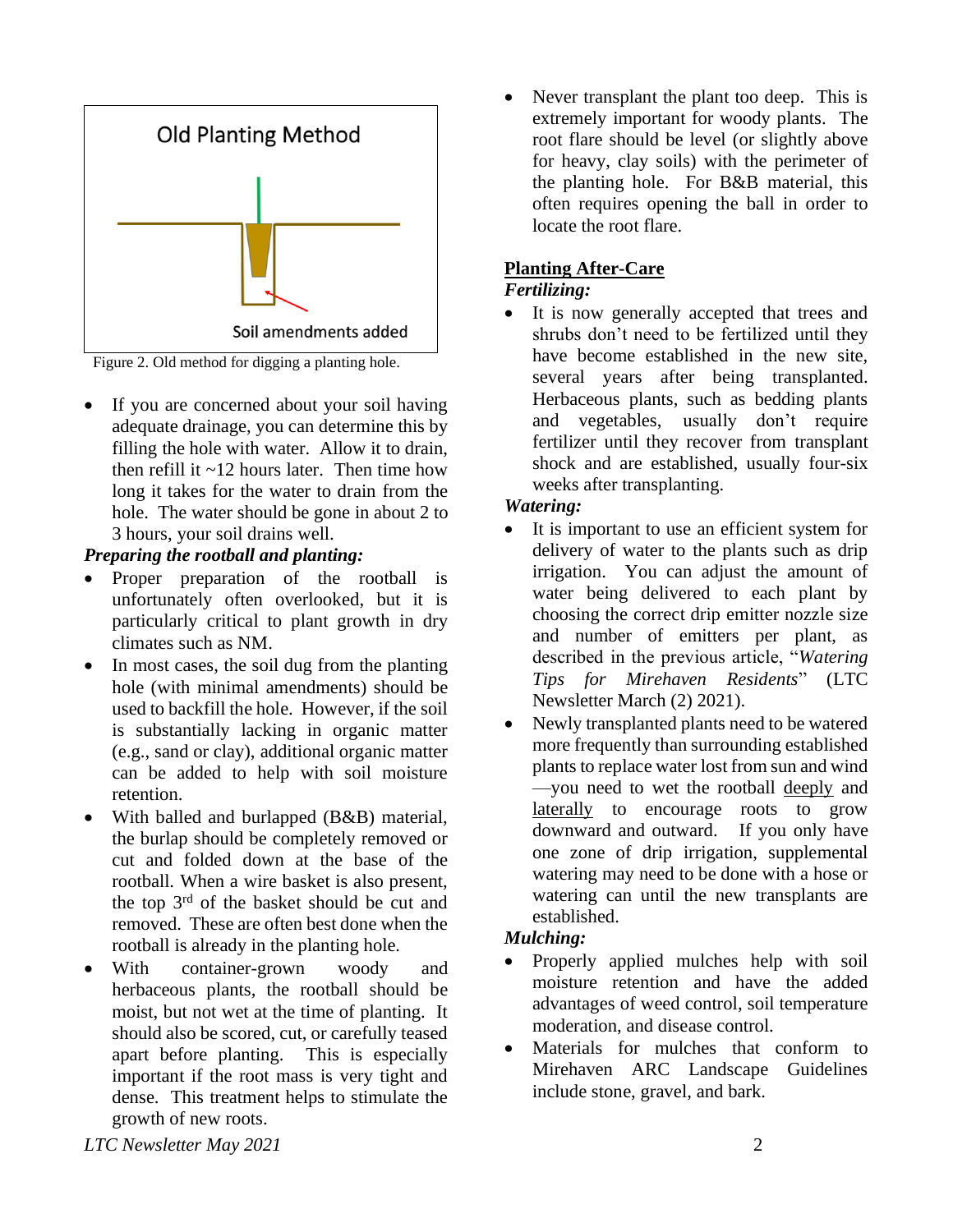- If the soil is extremely dry, a deep watering should be done prior to applying the mulch.
- Improperly applied mulches cause many problems: when applied too thickly, the mulch impedes water penetration and smothers the roots. When applied too close to the stem, the mulch creates conditions favorable for the development of stem and crown rots. (Figure 3).
- Rules of thumb for mulching:
	- o Mulches should be applied approximately 1 inch from the base of herbaceous plants and 6-12 inches from the base of woody plants (Figure 3).
	- o The thickness depends upon the coarseness of the mulch. For example, fine shredded bark ~1 inch, coarse shredded bark ~2, and bark nuggets ~4-6 inches thick.



### **Additional Resources:**

Refer to the following pages.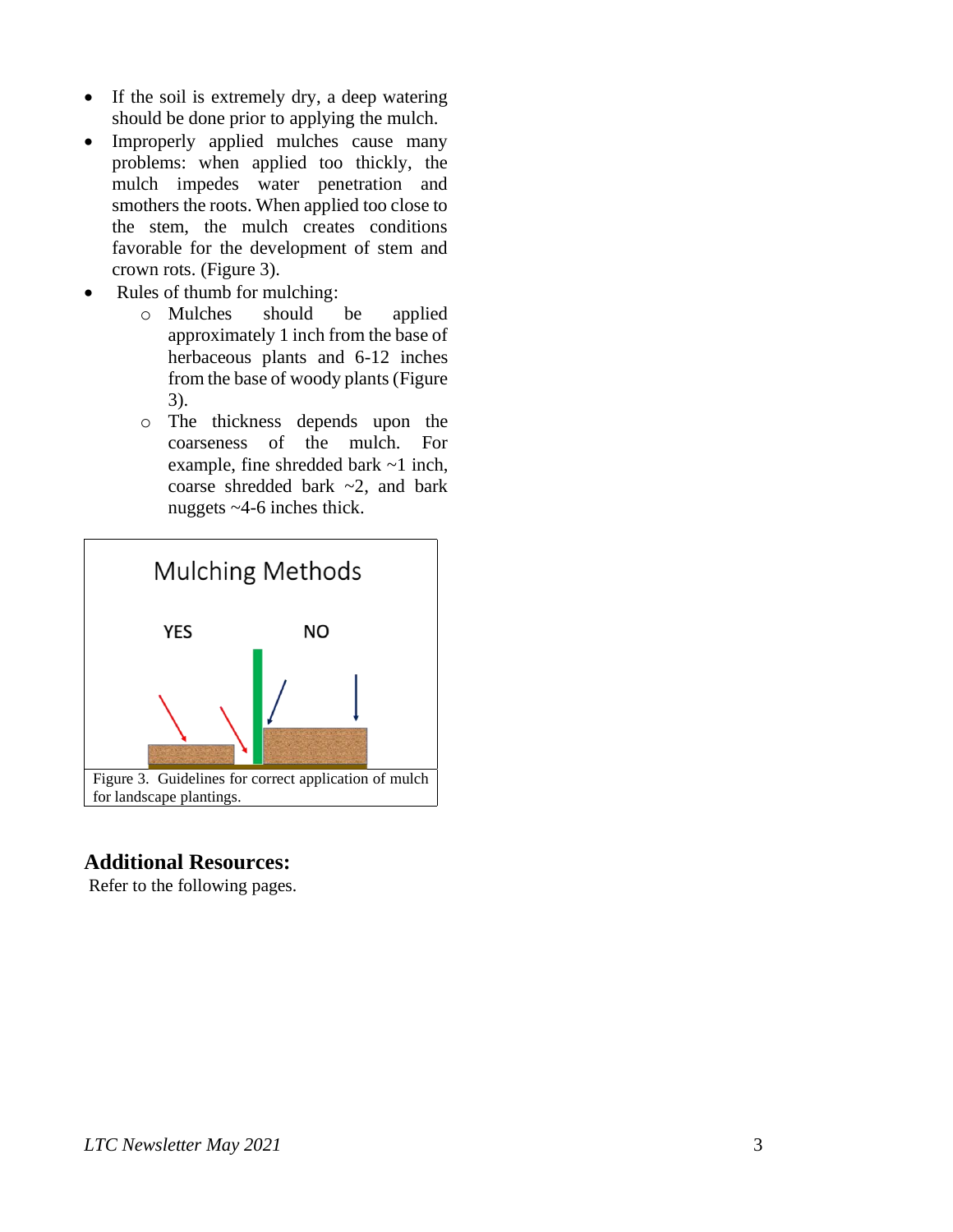### Resources

One of our kind neighbors (thank you Julianne) studied a site recommended in a recent article on Watering Tips and found a tool developed by the NM Office of the State of New Mexico State Engineer to develop a Xeriscape Plant List.

https://www.ose.state.nm.us/WUC/LearningXeriscape/ XeriscapeGuide\_ScreenResolution.pdf

This site provides information on Low-water-use native plants or adaptive plants that thrive in New Mexico's climate

On the site, scroll to the QR Square tool which will take you to the plant list site (if you use the QR Square). Here, you can search for plants by specific criteria for your garden (Region, Plant Category, Flower Color, Bloom Season, Sun Exposure, Plant Size, Deciduous/Evergreen, Water Requirement, Wildlife Attraction, or Soil Type).

Or, you can go directly to the same site on your computer at http://wuc.ose.state.nm.us/Plants/home.jsp

For those with an I Phone, we found another interesting free app for those interested in identifying plants on walks called iNaturalist . You can take a picture of the plant with your phone and the app will identify possibilities for what you are seeing. Great fun!



**Connect with Nature**

iNaturalist, LLC Designed for iPad View in Mac App Store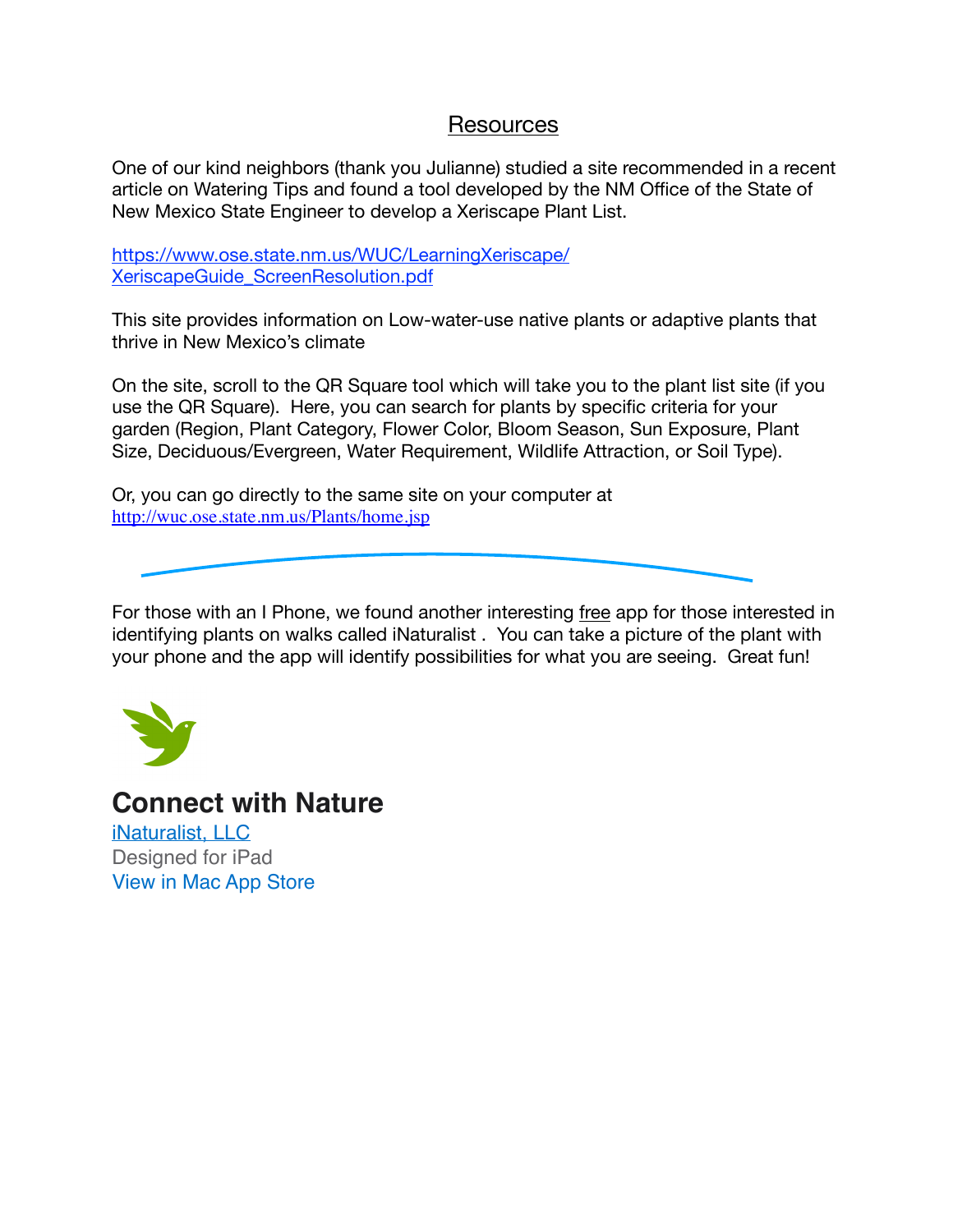# **WHAT KIND OF FLOWERING PLANTS SHOULD I CHOOSE? READ MORE at**

**https://www.505outside.com/plants/flowering-plants/**



**With so many options to choose from, use the mature size, light exposure, water use and region-adapted information in the plant list to narrow down the combinations of flowers best suited to your planting spaces.**

**The 505outside.com website has excellent information on flowering plants at https://www.505outside.com/plants/flowering-plants/**

**This website shows pictures of 30 beautiful flowering plants suitable for this climate with accompanying descriptions. Also on the site, is a plant list of suitable plants that can easily be compared with the Mirehaven plant list as you choose plants for your garden. Four examples of flowers and their descriptions taken from 505outside site follow.** 

While many of these flowering plants are nearly as long-lived as shrubs and take up nearly as much space, others are smaller in stature and have a two- to tenyear lifespan that allows you to change the look of some spaces without a big investment in time or money. Xeric flowering plants are also ideal for planting in pots to dress up your patio or front entrance when that uncontrollable urge to play in the dirt strikes.



**Crocus spp. Crocus**

Exposure: Sun/Shade Water: Medium Height and Spread: 6" X 6" Blooming Season: Spring

#### **Description:**

The Crocus is a brilliant addition to any landscape. It is one of the earliest bulbs to arrive and provides the

first color to your landscape. The Crocus fits well in most landscapes because it can be found in various

colors and sizes. It is easy to grow and care for and will return the following spring.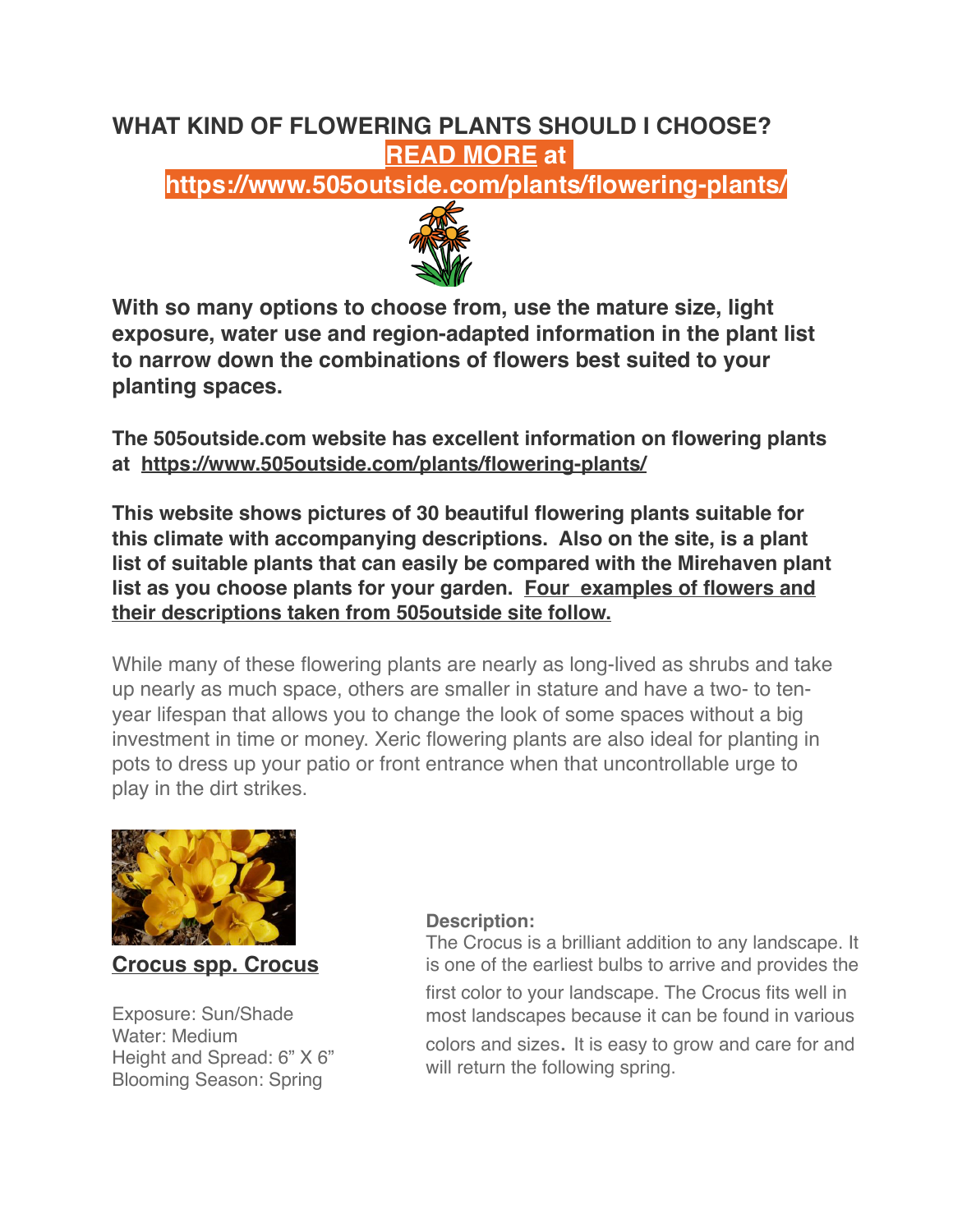Full Sun, Part Shade Autumn Joy Sedum, Sedum telephium

 Low Water **Mature Size:** 24"X 24" **Blooming Season:** Summer **Flower Color:** Red

**Once you have gone through the fall with Autumn Joy in your garden, you'll wonder how you ever lived without it. Not what you typically think of as a Sedum, this tall upright variety blooms with large flower heads that start pink and age gracefully to a rich bronze. Nice as a dried everlasting flower.**





### **Pineleaf Penstemon, Penstemon pinifolius**



Full Sun ( Low Water

Mature Size: 12"X 20" Blooming Season: June-July Flower Color: Orange Pineleaf...

**Pineleaf Penstemon is an outstanding but often overlooked species from southern New Mexico and Arizona. Blooming for 6-8 weeks in mid-summer, the tubular orange flowers are profuse, attracting hummingbirds from miles around. P. pinifolius is long-lived and grows easily in both xeric and traditional perennial gardens. As the plant matures, the stems become woody, forming an attractive evergreen shrublet with bright green needle-like foliage.**